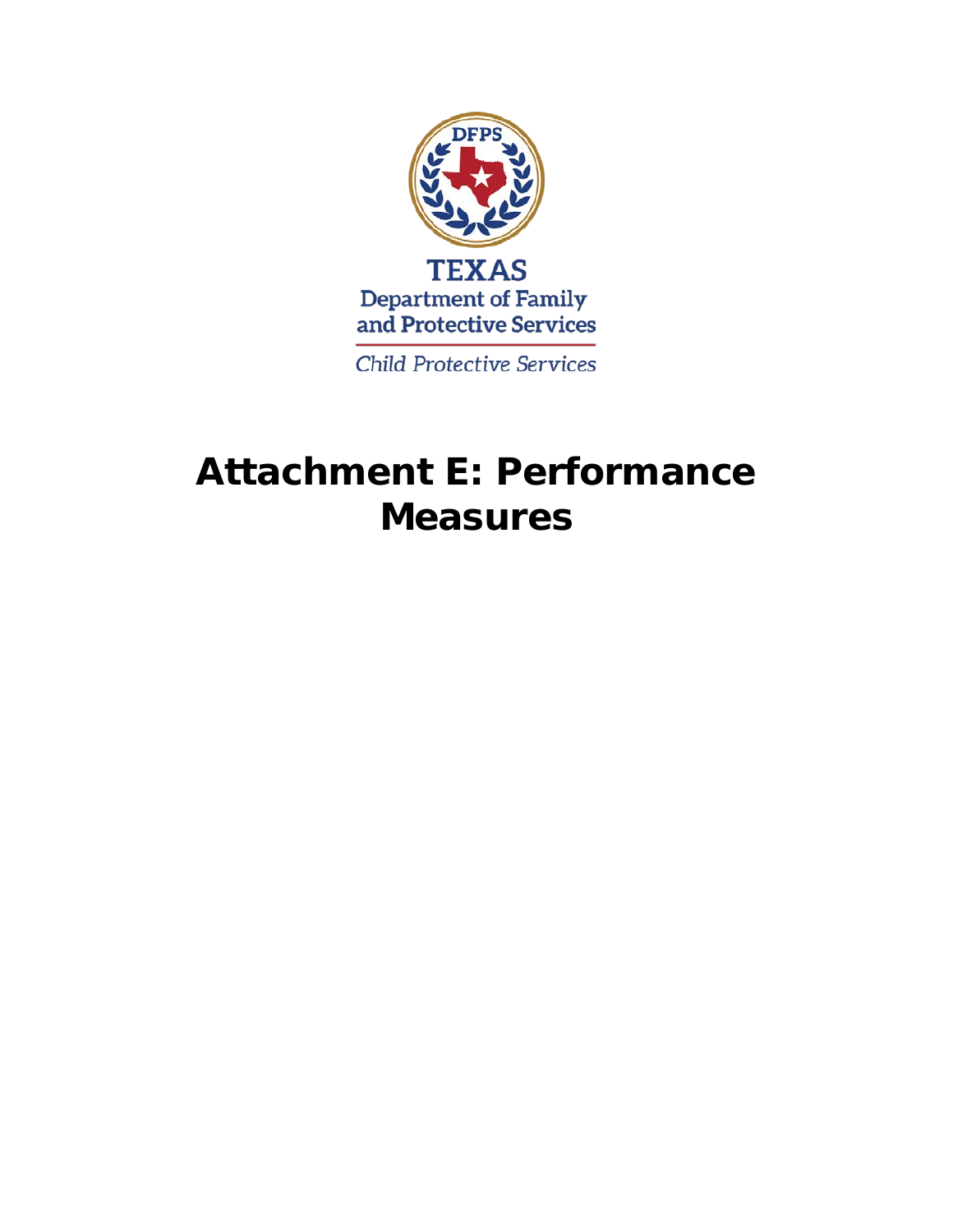## <span id="page-1-0"></span>**Table of Contents**

| Performance Measure #3: Children/youth are placed in the Least Restrictive environment3 |  |
|-----------------------------------------------------------------------------------------|--|
| Performance Measure #4: Children/youth are placed in their home communities4            |  |
|                                                                                         |  |
| Performance Measure #6: Youth age 16 and older have a driver's license or state         |  |
| Performance Measure #7: Youth complete Preparation for Adult Living (PAL) training5     |  |
|                                                                                         |  |
|                                                                                         |  |
|                                                                                         |  |
|                                                                                         |  |
|                                                                                         |  |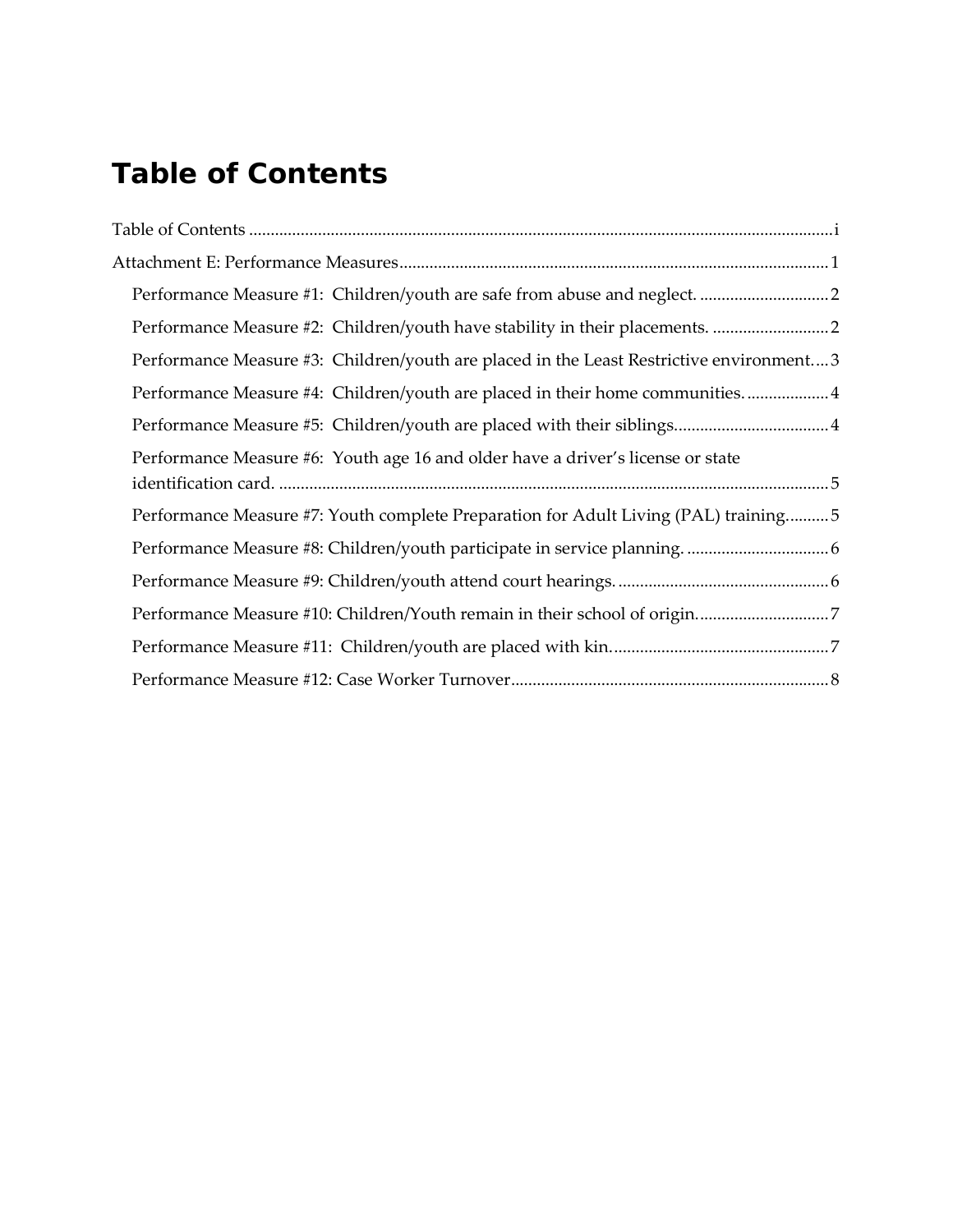### <span id="page-2-0"></span>**Attachment E: Performance Measures**

DFPS reserves the right to modify, remove or add to the contract performance measures and methodologies listed in this exhibit. In addition to the performance measures, DFPS will collect additional quality assurance data to ensure contract compliance, safety, well-being and permanency for the children, youth and families served under this contract. In Stage II, child/youth permanency outcomes are tied to financial incentives and remedies for this contract. See Exhibit A, Section 3.02 Foster Care Rate, (E).

Performance measures 1-10 apply to CBC Stage I and the population is **children/youth from the catchment in SSCC contracted placements.** 

Performance measures 1-12 apply to CBC Stage II and the population is **all children/youth in DFPS conservatorship from the catchment area unless otherwise specified**.

| Goal             | Performance Measure                                                       |
|------------------|---------------------------------------------------------------------------|
|                  |                                                                           |
| Safety           | Children/youth are safe from abuse and neglect.                           |
| Placement        | Children/youth have stability in their placements.                        |
| Stability        |                                                                           |
| Least            | Children/youth are placed in the least restrictive environment.           |
| Restrictive      |                                                                           |
| Setting          |                                                                           |
| Maintaining      | Children/youth are placed in their home communities.                      |
| Connections      | Children/youth are placed with their siblings.                            |
|                  | Children/youth are placed with kin.*<br>$\bullet$                         |
|                  |                                                                           |
| Preparation for  | Youth age 16 and older obtain a driver's license or Texas                 |
| Adulthood        | identification card.                                                      |
|                  | Youth turning 18 complete Preparation for Adult Living (PAL)<br>$\bullet$ |
|                  | training.                                                                 |
| Participation in | Children/youth age 5 and older participate in service planning.           |
| Decisions        | Children/youth attend court hearings.                                     |

#### *Table 1 Goals and Performance Measures*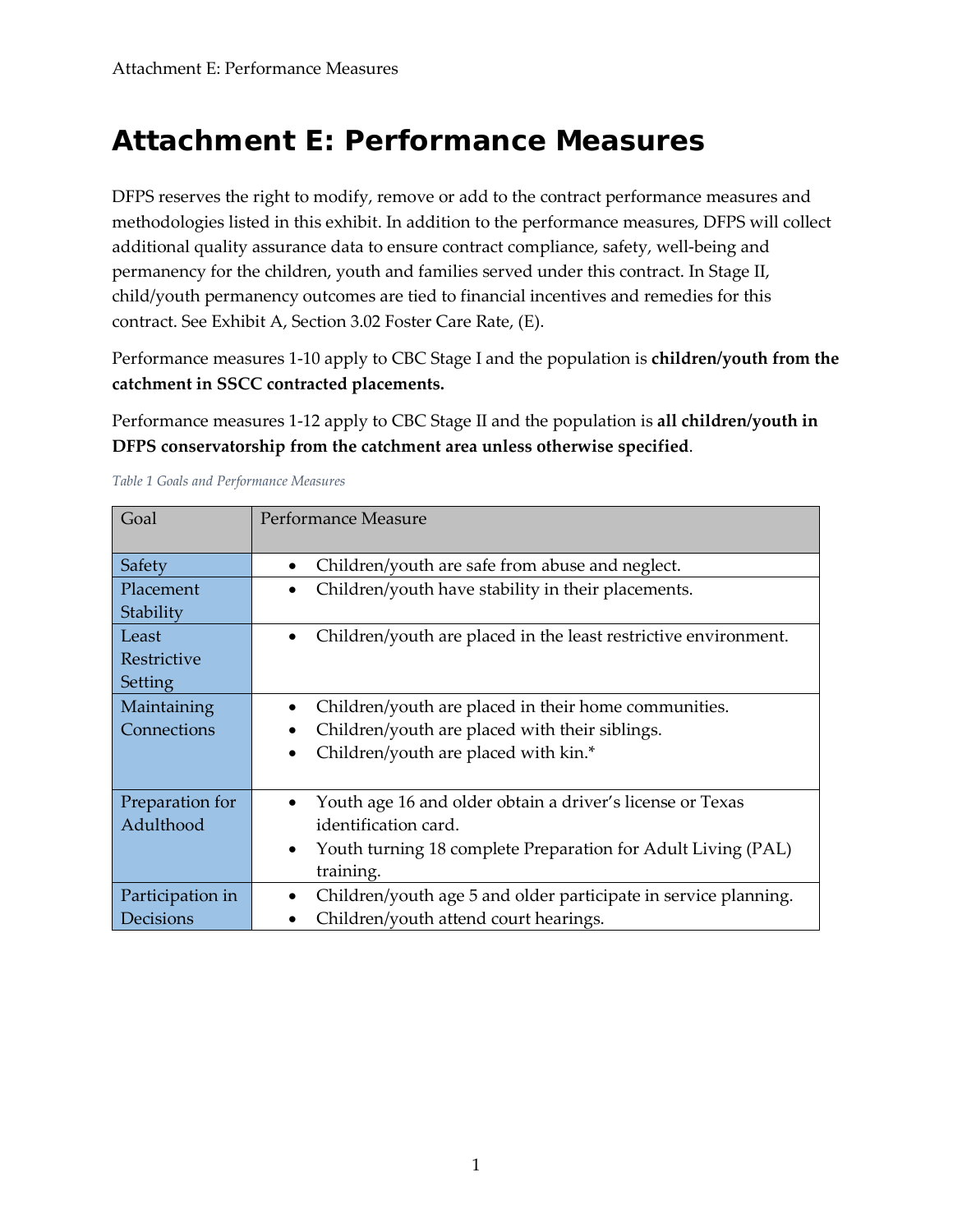| Goal      | Performance Measure                                  |
|-----------|------------------------------------------------------|
| Education | Children/youth remain in their school of origin.     |
| Turnover* | Case worker turnover rate is maintained or improved. |

\*The Kinship and Turnover performance measures are added in Stage II CBC.

#### <span id="page-3-0"></span>**Performance Measure #1: Children/youth are safe from abuse and neglect.**

Indicator: The percentage of children/youth who do not experience a validated incidence of abuse, neglect or exploitation.

| Data Source | <b>IMPACT</b>                                                                    |
|-------------|----------------------------------------------------------------------------------|
| Target      | 100%                                                                             |
| Numerator   | The number of unique children/youth age 0-17 in the denominator minus the        |
|             | number of children/youth who were identified as a Designated Victim in a DFPS    |
|             | investigation for which a disposition of Reason to Believe was made during the   |
|             | performance period. Stage I includes dispositions by Residential Childcare       |
|             | Investigations. Stage II includes dispositions by Residential Childcare          |
|             | Investigations and/or Child Protective Investigations.                           |
| Denominator | The unique number of children/youth age 0-17 served during the performance       |
|             | period. Only children/youth under age 18 are counted since adult victims are not |
|             | investigated by CPI.                                                             |
| Performance | Performance is tracked quarterly and assessed annually. The annual               |
| Period      | performance will reflect the total unique number of children age 0-17 in DFPS    |
|             | conservatorship from the catchment area.                                         |

*Table 2 Performance Measure #1: Children/youth are safe from abuse and neglect.*

#### <span id="page-3-1"></span>**Performance Measure #2: Children/youth have stability in their placements.**

Indicator: Foster care placements per child/youth.

*Table 3 Performance Measure #2: Children/youth have stability in their placements.*

| Data Source | IMPAC                   |
|-------------|-------------------------|
| Ē<br>Target | Meet or exceed baseline |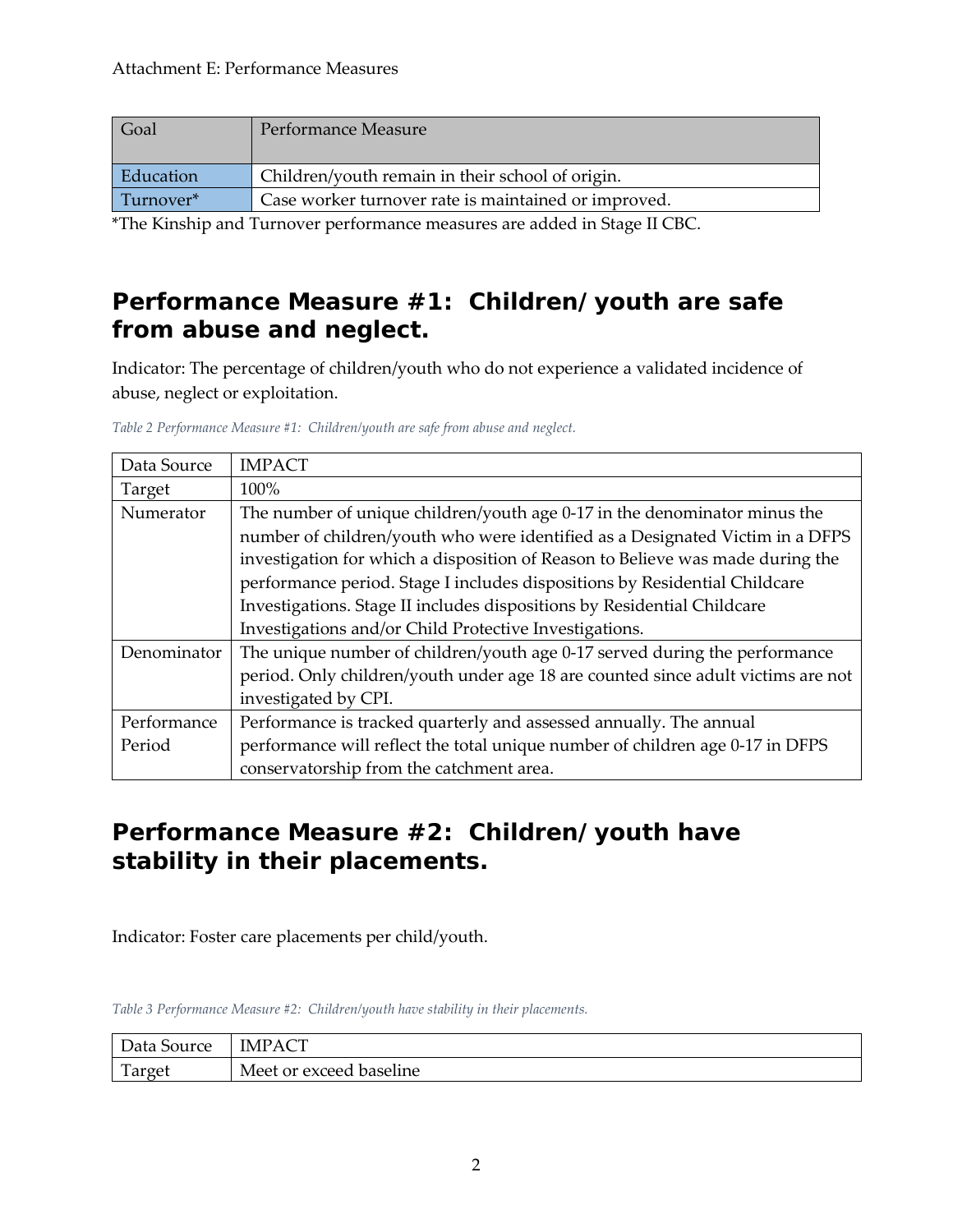| Numerator   | The total number of SSCC contracted placements for children/youth age 0–17 at<br>the start of the performance period plus the number of SSCC contracted<br>placements opened for all children/youth age 0-17 during the performance<br>period. |
|-------------|------------------------------------------------------------------------------------------------------------------------------------------------------------------------------------------------------------------------------------------------|
|             | Placements that opened and closed on the same day are not counted. Hospital<br>stays are not counted as a placement. Multiple placements opened in the same                                                                                    |
|             | home will not be counted as separate placements. Verified relative/kinship foster                                                                                                                                                              |
|             | home placements are counted. Unverified kinship homes and other non-                                                                                                                                                                           |
|             | contracted placements are not counted.                                                                                                                                                                                                         |
| Denominator | The unique number of children/youth age 0–17 who were in a SSCC contracted                                                                                                                                                                     |
|             | placement during the performance period.                                                                                                                                                                                                       |
| Performance | Performance is tracked quarterly and assessed annually. Each quarterly                                                                                                                                                                         |
| Period      | measurement reflects the cumulative year to date count.                                                                                                                                                                                        |

#### <span id="page-4-0"></span>**Performance Measure #3: Children/youth are placed in the Least Restrictive environment.**

Indicator: The percentage of days that are in a Least Restrictive placement.

| Table 4 Performance Measure #3: Children/youth are placed in the Least Restrictive environment. |
|-------------------------------------------------------------------------------------------------|
|-------------------------------------------------------------------------------------------------|

<span id="page-4-1"></span>

| Data Source | <b>IMPACT</b>                                                                     |
|-------------|-----------------------------------------------------------------------------------|
| Target      | Meet or exceed baseline                                                           |
| Numerator   | The total number of days in the denominator that children/youth spent in a        |
|             | least restrictive placement setting. In Stage I, a least restrictive setting is a |
|             | kinship/relative or non-relative foster home or cottage home general residential  |
|             | operation (GRO). In Stage II, a least restrictive setting is a kinship/relative   |
|             | home, own home, adoptive home, non-relative foster home or cottage home           |
|             | general residential operation (GRO).                                              |
| Denominator | The total number of foster care days (Stage I) or conservatorship days (Stage II) |
|             | for children/youth age 0-17 served under the contract during the performance      |
|             | period.                                                                           |
| Performance | Performance is tracked quarterly and assessed annually. The quarterly             |
| Period      | measurements will be cumulative to determine the annual performance.              |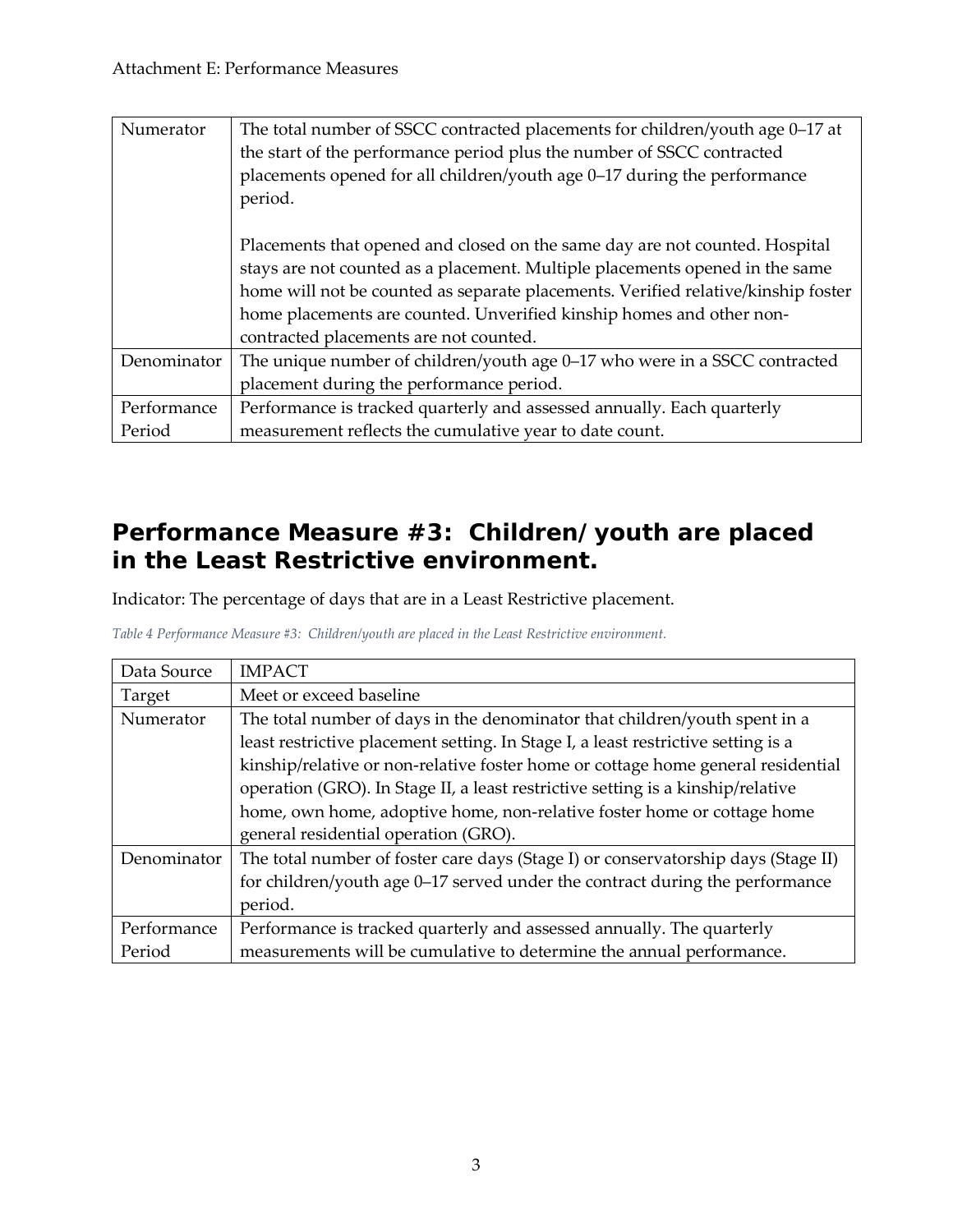#### **Performance Measure #4: Children/youth are placed in their home communities.**

Indicator: The percentage of children/youth in foster care placements within 50 miles of their home.

| Data Source | IMPACT; mapping software. Currently calculated by Chapin Hall. Subsequent     |
|-------------|-------------------------------------------------------------------------------|
|             | calculations may be performed by DFPS.                                        |
| Target      | Meet or exceed baseline                                                       |
| Numerator   | The number of children/youth in the denominator who were placed within 50     |
|             | miles of their home (removal address) using the shortest distance between two |
|             | points by way of a geodesic line.                                             |
| Denominator | The number of children/youth from the catchment in a SSCC contracted          |
|             | placement on the last day of each quarter.                                    |
| Performance | Performance is tracked quarterly and assessed annually. The point in time     |
| Period      | measure is assessed on the last day of the quarter. Annual fiscal year        |
|             | performance reflects performance on August 31.                                |

*Table 5 Performance Measure #4: Children/youth are placed in their home communities.*

#### <span id="page-5-0"></span>**Performance Measure #5: Children/youth are placed with their siblings.**

Indicator: The percentage of Sibling Groups placed together in foster care.

| Data Source | <b>IMPACT</b>                                                              |
|-------------|----------------------------------------------------------------------------|
| Target      | Meet or exceed baseline                                                    |
| Numerator   | The number of Sibling Groups in the denominator where all siblings were in |
|             | the same SSCC contracted placement.                                        |
| Denominator | The number of Sibling Groups from the catchment with 2 or more children in |
|             | SSCC contracted placements on the last day of the performance period. A    |
|             | Sibling Group is defined as all children with the same case number. Only   |
|             | siblings age 0-17 are counted.                                             |
| Performance | Performance is tracked quarterly and assessed annually. The point in time  |
| Period      | measure is assessed on the last day of the quarter. Annual fiscal year     |
|             | performance reflects performance on August 31.                             |

*Table 6 Performance Measure #5: Children/youth are placed with their siblings.*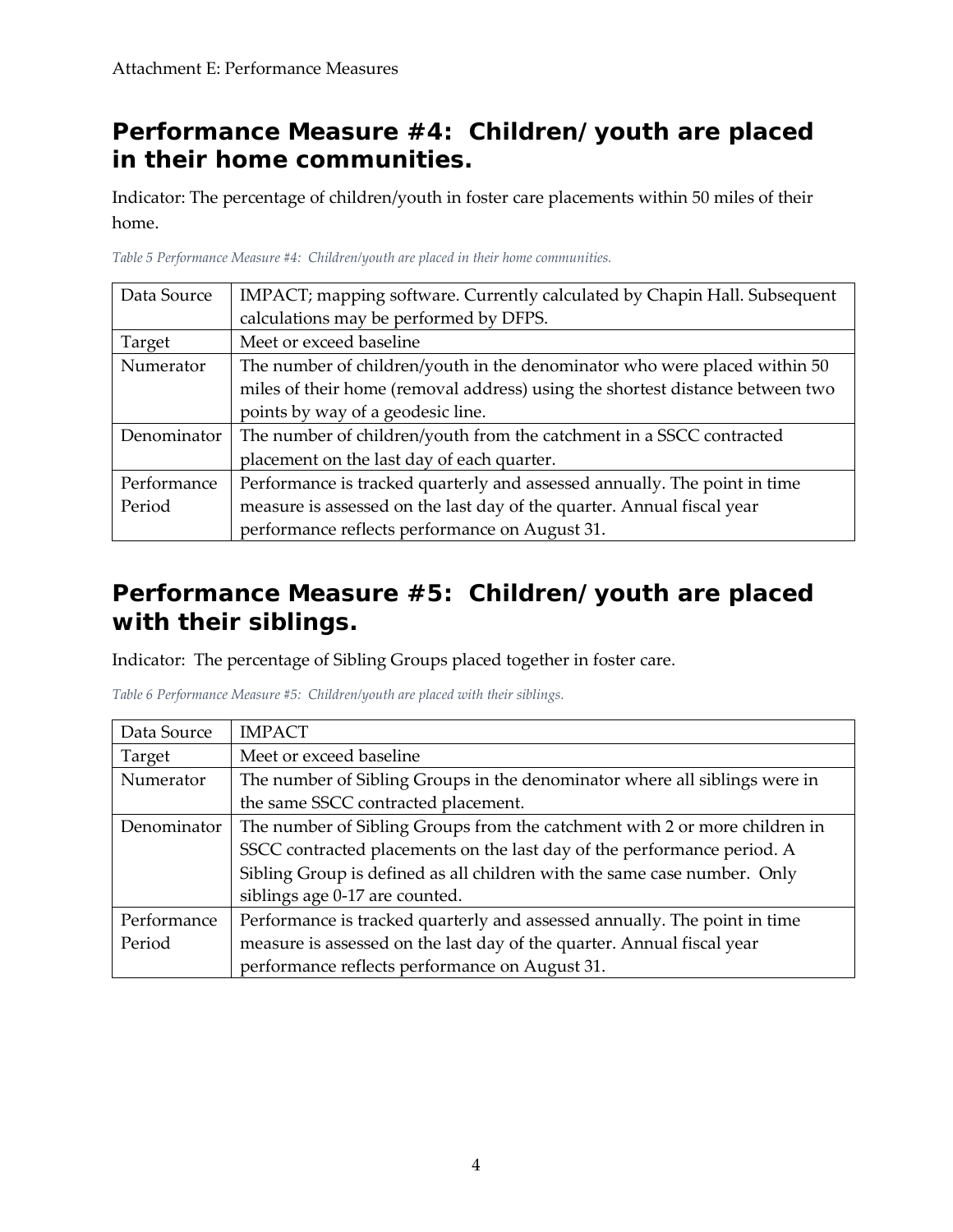#### <span id="page-6-0"></span>**Performance Measure #6: Youth age 16 and older have a driver's license or state identification card.**

Indicator: The percentage of youth age 16 or older who have a driver's license or state identification card.

*Table 7 Performance Measure #6: Youth age 16 and older have a driver's license or state identification card.*

| Data Source | PMET, anticipated future IMPACT data field                               |
|-------------|--------------------------------------------------------------------------|
| Target      | Meet or exceed baseline                                                  |
| Numerator   | The number of youth in the denominator who have been issued a driver's   |
|             | license or state identification card.                                    |
| Denominator | The unique number of youth age 16 or older served during the performance |
|             | period.                                                                  |
| Performance | Performance is tracked quarterly and assessed annually. Each quarterly   |
| Period      | measurement reflects the cumulative year to date count.                  |

### <span id="page-6-1"></span>**Performance Measure #7: Youth complete Preparation for Adult Living (PAL) training.**

Indicator: The percentage of youth who turned 18 and have completed required PAL Life Skills Training.

*Table 8 Performance Measure #7: Youth complete Preparation for Adult Living (PAL) training.*

<span id="page-6-2"></span>

| Data Source | <b>IMPACT</b>                                                          |
|-------------|------------------------------------------------------------------------|
| Target      | Meet or exceed baseline                                                |
| Numerator   | The number of youth in the denominator who completed required PAL Life |
|             | Skills Training before their 18th birthday.                            |
| Denominator | The unique number of youth who turned age 18 during the performance    |
|             | period.                                                                |
| Performance | Performance is tracked quarterly and assessed annually. The quarterly  |
| Period      | measurements will be cumulative to determine the annual performance.   |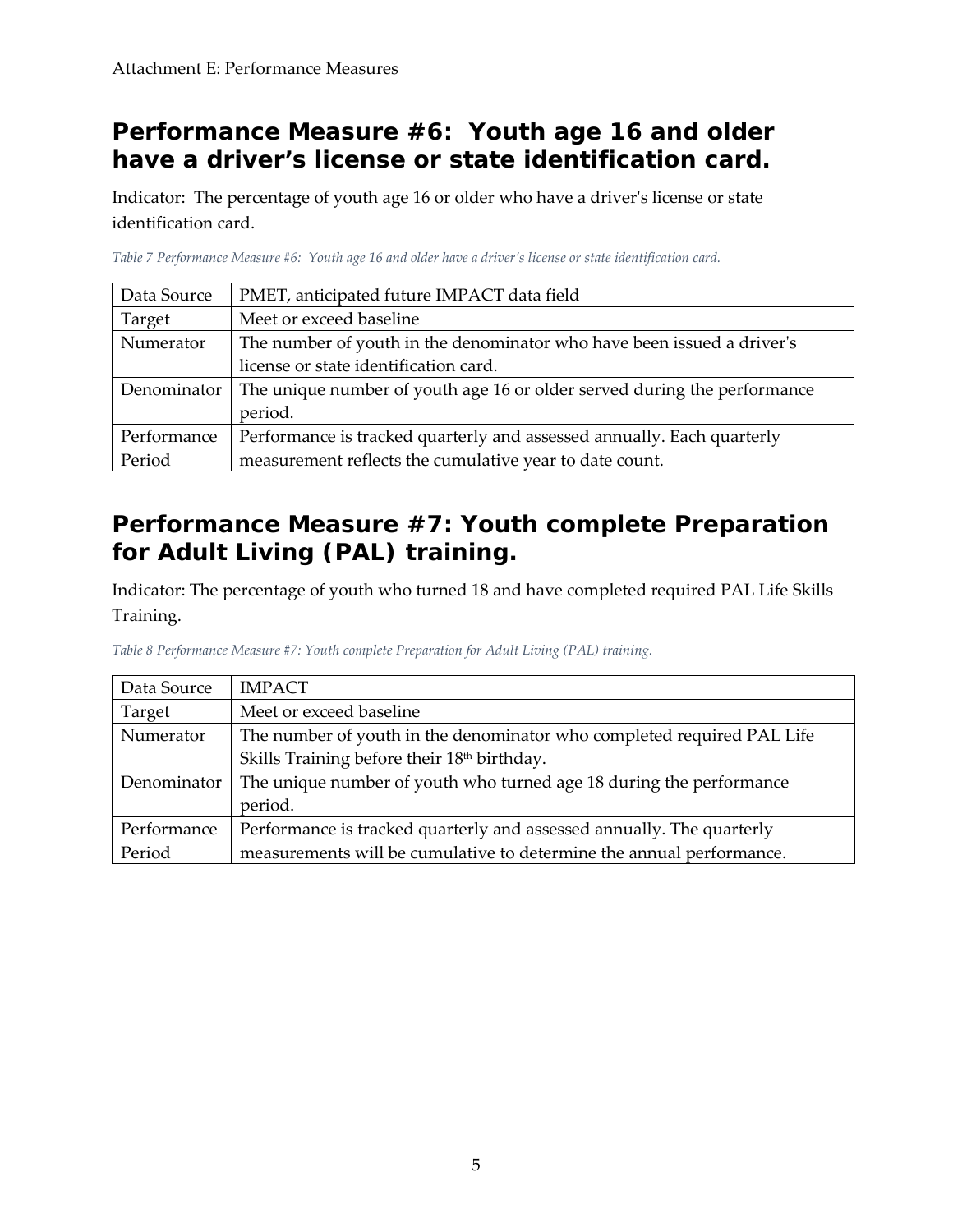#### **Performance Measure #8: Children/youth participate in service planning.**

Indicator: The percentage of approved Service Plans where children/youth age 5 or older participated in development of the service plan.

| Data Source | <b>IMPACT</b>                                                             |
|-------------|---------------------------------------------------------------------------|
| Target      | Meet or exceed baseline; baseline will be established for new methodology |
| Numerator   | The number of DFPS-approved service plans in the denominator with         |
|             | child/youth age 5 or older participation.                                 |
| Denominator | The number of DFPS-approved service plans completed for children/youth    |
|             | age 5 or older during the performance period.                             |
| Performance | Performance is tracked quarterly and assessed annually. The quarterly     |
| Period      | measurements will be cumulative to determine the annual performance.      |

*Table 9 Performance Measure #8: Children/youth participate in service planning.*

#### <span id="page-7-0"></span>**Performance Measure #9: Children/youth attend court hearings.**

Indicator: The percentage of court hearings attended by children/youth.

*Table 10 Performance Measure #9: Children/youth attend court hearings.*

<span id="page-7-1"></span>

| Data Source | <b>PMET</b>                                                                |
|-------------|----------------------------------------------------------------------------|
| Target      | Meet or exceed baseline                                                    |
| Numerator   | The number of court hearings as described in the denominator attended by   |
|             | children/youth.                                                            |
| Denominator | The number of permanency hearings held during the performance period for   |
|             | children/youth, where child/youth attendance was not excused by the judge. |
|             | A hearing spanning more than one day is counted as one hearing. A hearing  |
|             | involving more than one child/youth is counted for each child/youth.       |
| Performance | Performance is tracked quarterly and assessed annually. The quarterly      |
| Period      | measurements will be cumulative to determine the annual performance.       |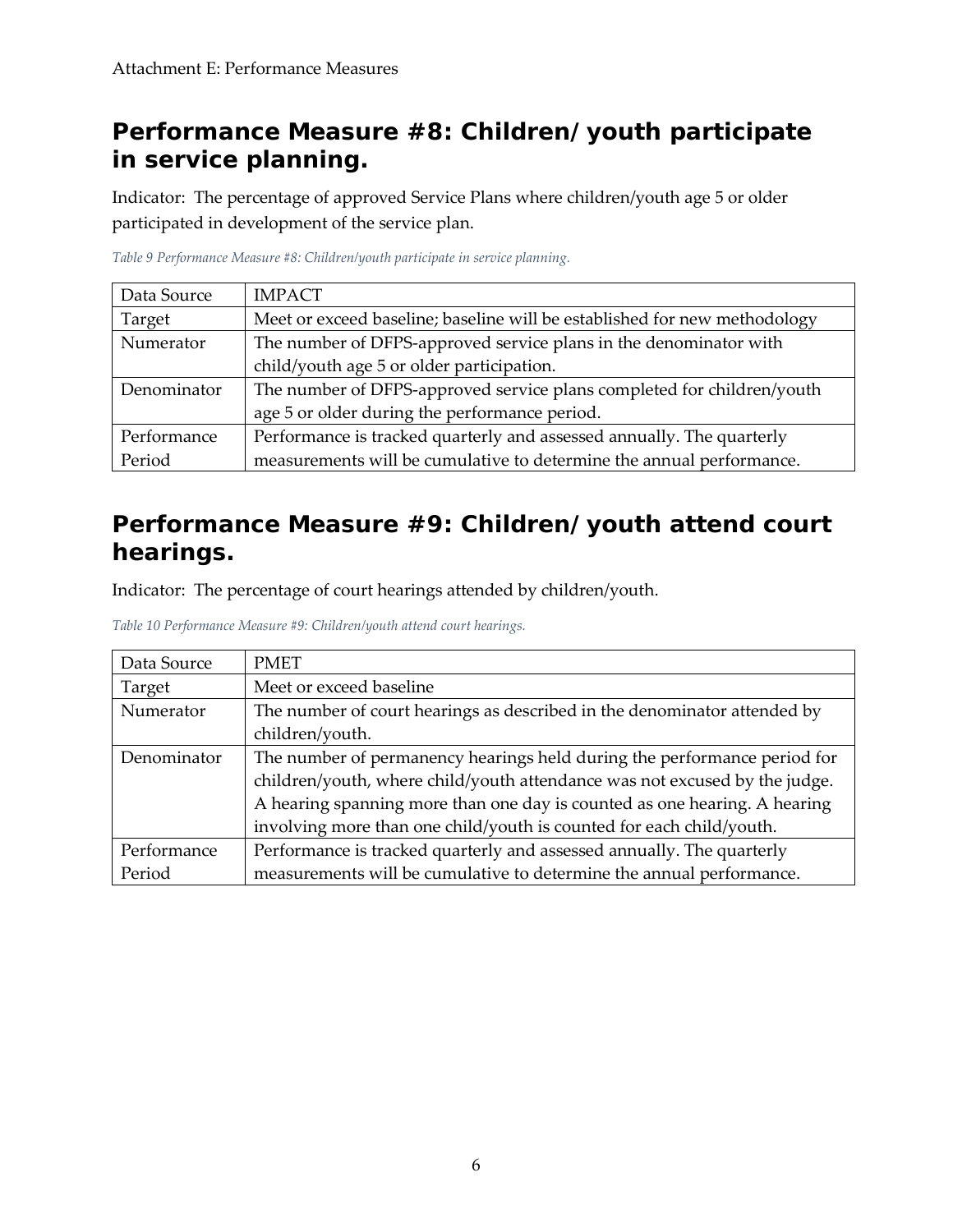#### **Performance Measure #10: Children/Youth remain in their school of origin.**

Indicator: The percentage of school aged children who are attending their school of origin.

|  |  |  | Table 11 Performance Measure #10: Children/Youth remain in their school of origin. |  |  |  |  |
|--|--|--|------------------------------------------------------------------------------------|--|--|--|--|
|  |  |  |                                                                                    |  |  |  |  |

| Data Source | <b>IMPACT</b>                                                                     |  |  |  |  |  |
|-------------|-----------------------------------------------------------------------------------|--|--|--|--|--|
| Target      | Meet or exceed baseline.                                                          |  |  |  |  |  |
| Numerator   | The number in the denominator who are still in their school of origin on the last |  |  |  |  |  |
|             | day of the performance period or during their last placement if they have left    |  |  |  |  |  |
|             | care.                                                                             |  |  |  |  |  |
| Denominator | The number of children/youth age 0-17 who were removed during the                 |  |  |  |  |  |
|             | performance period and were attending school at the time of removal. Children     |  |  |  |  |  |
|             | will be excluded from the population as they move from elementary to middle       |  |  |  |  |  |
|             | school or middle school to high school.                                           |  |  |  |  |  |
| Performance | Performance is tracked quarterly and assessed annually. The point in time         |  |  |  |  |  |
| Period      | measure is assessed on the last day of the quarter. Annual fiscal year            |  |  |  |  |  |
|             | performance reflects performance as of August 31.                                 |  |  |  |  |  |

#### <span id="page-8-0"></span>**Performance Measure #11: Children/youth are placed with kin.**

Indicator: The percentage of children placed with kin.

<span id="page-8-1"></span>

| Data Source | <b>IMPACT</b>                                                               |
|-------------|-----------------------------------------------------------------------------|
| Target      | Meet or exceed baseline                                                     |
| Numerator   | The number of children in the denominator in a kin placement. This includes |
|             | verified and unverified kin homes.                                          |
| Denominator | The number of children age 0-17 on the last day of the performance period.  |
|             | Children in their own home or adoptive homes are excluded.                  |
| Performance | Performance is tracked quarterly and assessed annually. The point in time   |
| Period      | measure is assessed on the last day of the quarter. Annual fiscal year      |
|             | performance reflects performance on August 31.                              |

*Table 12 Performance Measure #11: Children/youth are placed with kin.*